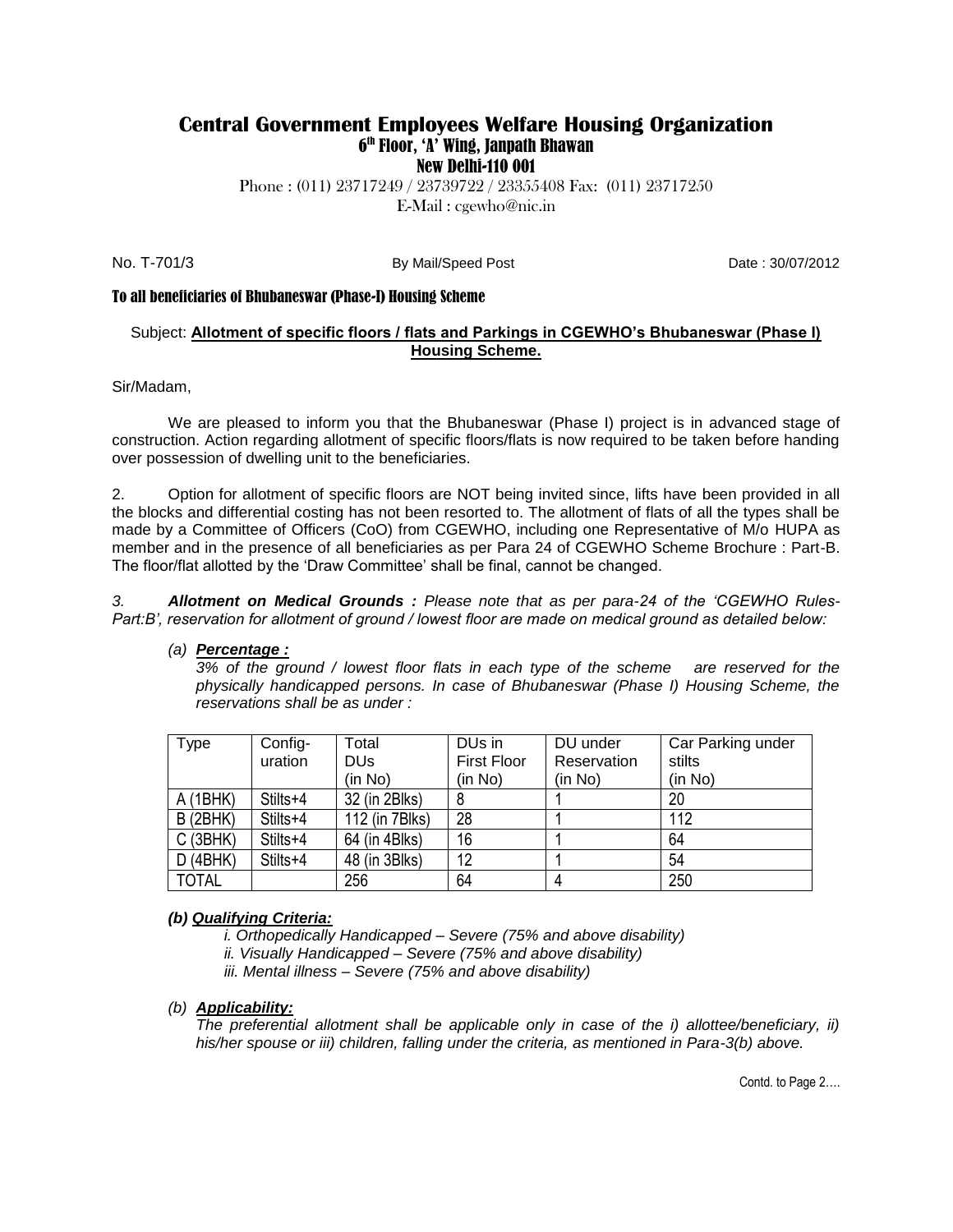## *(d) Documents Required :*

*Duly authenticated/ attested copies of certificate(s) issued byCentral/State Government Hospital. %age of disability should be certified by a Medical Committee, constituted for this purpose and counter signed by the Medical Superintendent/CMO/ Head of Hospital (with Seal) with attested photograph showing the disability. For the specimen format, you may like to visit http:://www.disabilityindia.org/locomotor.cfm or http:://www.disabilityindia.org/mr.cfm or http:://www.disabilityindia.org/cert1.cfm. However, a specimen format is reproduced in the back side of 'Option Form'.*

## *(e) Procedure for preferential allotment :*

*All the applications received under above category shall be scrutinized and the preferential allotment shall be made on the recommendations of a `Medical Committee', consisting of at least two Doctors of the Government Hospitals with other member(s), who will examine all the entitled applications.*

4. **250 car parking under stilt(s)** are available for allotment against 256 dwelling units of various categories, at an additional cost of Rs.1,48,000/- (Rupees One lakh forty eight thousand only) as mentioned in the footnote no. (iii) of para 5 of Part 'A' of Scheme Brochure.

5. You are requested to convey your requirement of parking, in the enclosed proforma and return it to this office latest by **31/08/2012.** In case, the completed proforma is not received in this office by **31/08/2012,** it shall be presumed that the beneficiary is neither interested in preferential allotment on disability (medical) ground nor have any requirement of Car Parking. Allotment of specific flat/Parking under stilt will be decided after analyzing the requirement of car parking from the allottee(s). Allotment of specific flat/Parking once made by the respective committee, cannot be changed/surrendered later.

6. Please note that a computerized draw will be held at New Delhi in Head Office of CGEWHO by a Committee of Officers with a representative from Ministry of Housing & Urban Poverty Allieviation. An intimation letter will be sent to all beneficiaries and web-published communicating the Schedule of computerized draw with the names of officers of the 'Draw Committee' to witness conduct of draw.

7. **Withdrawal from the Scheme:** As per Para-25 of the 'CGEWHO Rules-Part:B', beneficiaries withdrawing after the allotment of specific flats/ floors would be charged withdrawal charges @ 20% of the first installment which may please be noted.

Yours truly,

**M K Maity**  Deputy Director (Administration) *For Chief Executive Officer* **E-Mail :** [cgewho@nic.com](mailto:cgewho@nic.com) ; Phone : (011) 23327012

N.B. :

- $\triangleright$  The Proforma should be sent separately and not clubbed with any other query/payment etc.
- Kindly see Proforma of 'Disability Certificate' of Govt. of India in back side of Option Form.
- $\triangleright$  Merely applying will not qualify any beneficiary to have an allotment in lowest floor; compliance of minimum % age of disability, disability certificate in the prescribed format is required that will be examined by the Medical Committee as mentioned in para-3(e) of this letter.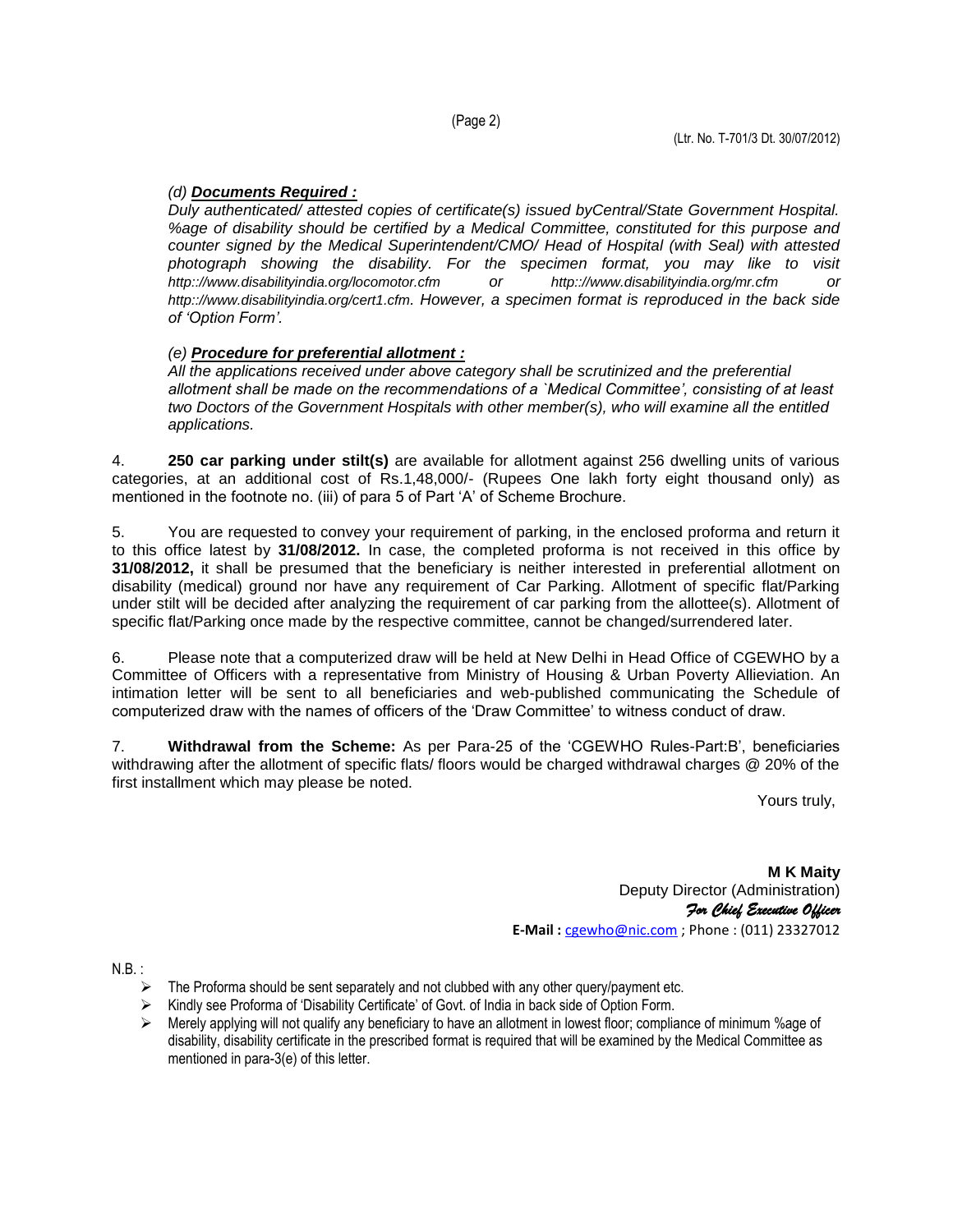### **OPTION FOR PARKING :: BHUBANESWAR (PHASE I) HOUSING SCHEME**

To, Date : The Chief Executive Officer, Central Government Employees Welfare Housing Scheme (CGEWHO), 6th Floor,'A' Wing, Janpath Bhavan, New Delhi-110001

Subject : My Registration No. BH/ / under BHUBANESWAR (Phase-I) Housing Scheme.

Sir,

With reference to your letter No.T-701/3 dated July 30, 2012, I submit that I may be considered for allotment of lowest floor flat on medical ground, as detailed herein under, I am forwarding the requisite documentary evidence, as required, for favourable consideration by the 'Medical Committee'.

| <b>SL</b> | <b>DESCRIPTION</b>                                                                          | TO BE FILED IN |
|-----------|---------------------------------------------------------------------------------------------|----------------|
| (i)       | Name of the Ailing/Disabled Person                                                          |                |
| (ii)      | Relationship with beneficiary                                                               |                |
| (iii)     | Type of sickness                                                                            |                |
| (iv)      | %age of dis-ability                                                                         |                |
| (v)       | Any other details<br>(Attach medical certificate duly signed by HOD of a<br>Govt. hospital) |                |

2. Further, I may be considered for allotment of Car Parking under stilts: {*please √ tick mark any one option*}. a) CAR : \_\_\_\_\_\_\_\_\_\_\_\_\_\_\_\_\_\_\_\_\_\_\_\_ {YES/NO} ONE or TWO

3. I agree to abide by the decision of the Chief Executive Officer, CGEWHO, in respect of allotment of specific flat/ floor as a result of the computerized draw, to be held at New Delhi and to be notified & published in the Website.

Details of enclosures :

Yours faithfully,

Signature : Name : \_\_\_\_\_\_\_\_\_\_\_\_\_\_\_\_\_\_\_\_\_

Regn. No. : \_\_\_\_\_\_\_\_\_\_\_\_\_\_\_\_\_\_\_\_\_

Address :